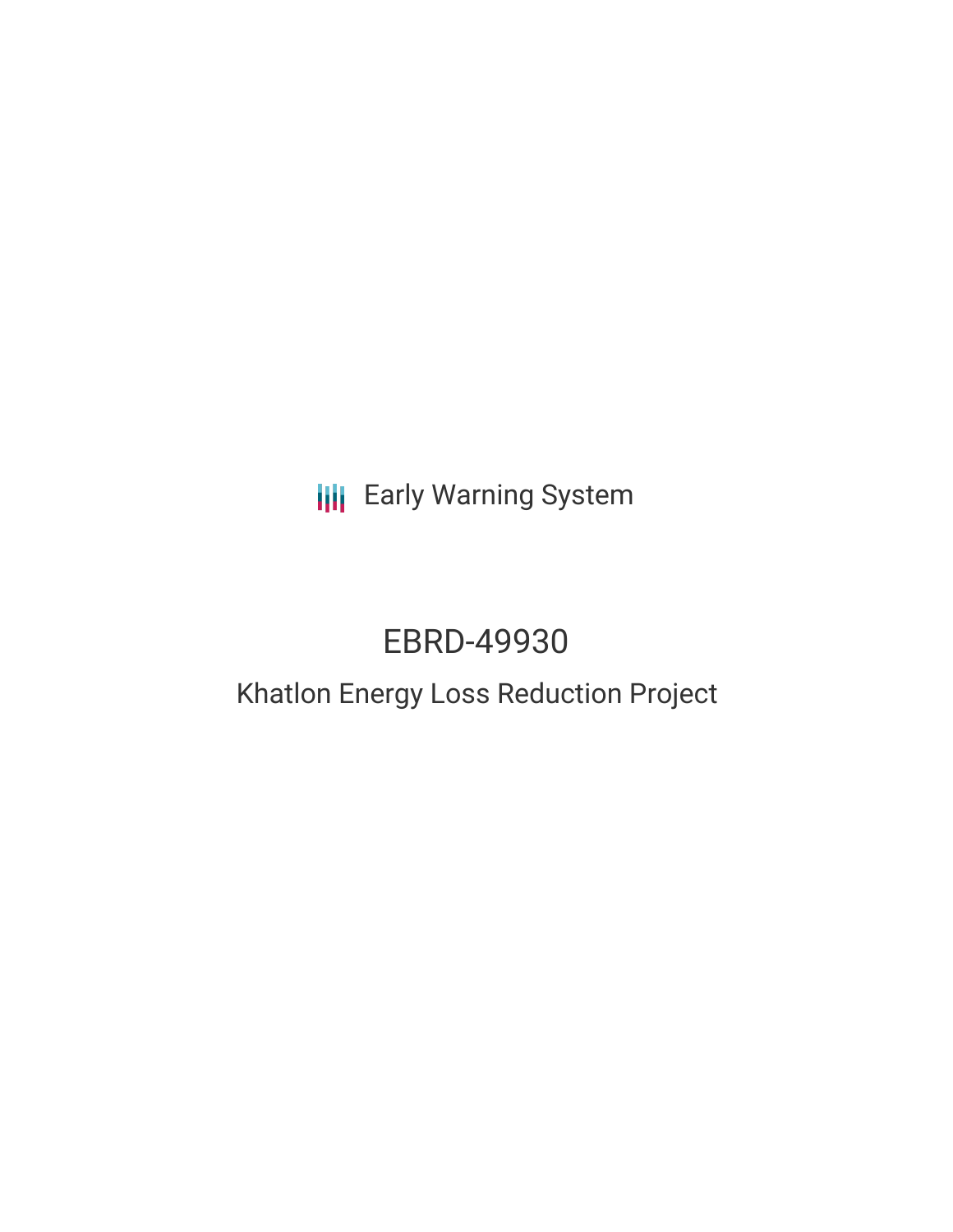#### **Quick Facts**

| <b>Countries</b>               | Tajikistan                                              |
|--------------------------------|---------------------------------------------------------|
| <b>Specific Location</b>       | Kulob, Bokhtar                                          |
| <b>Financial Institutions</b>  | European Bank for Reconstruction and Development (EBRD) |
| <b>Status</b>                  | Proposed                                                |
| <b>Bank Risk Rating</b>        | B                                                       |
| <b>Voting Date</b>             | 2019-11-13                                              |
| <b>Borrower</b>                | Government of Tajikistan                                |
| <b>Sectors</b>                 | Construction, Energy, Infrastructure                    |
| <b>Investment Type(s)</b>      | Loan                                                    |
| <b>Investment Amount (USD)</b> | $$22.30$ million                                        |
| <b>Project Cost (USD)</b>      | $$40.59$ million                                        |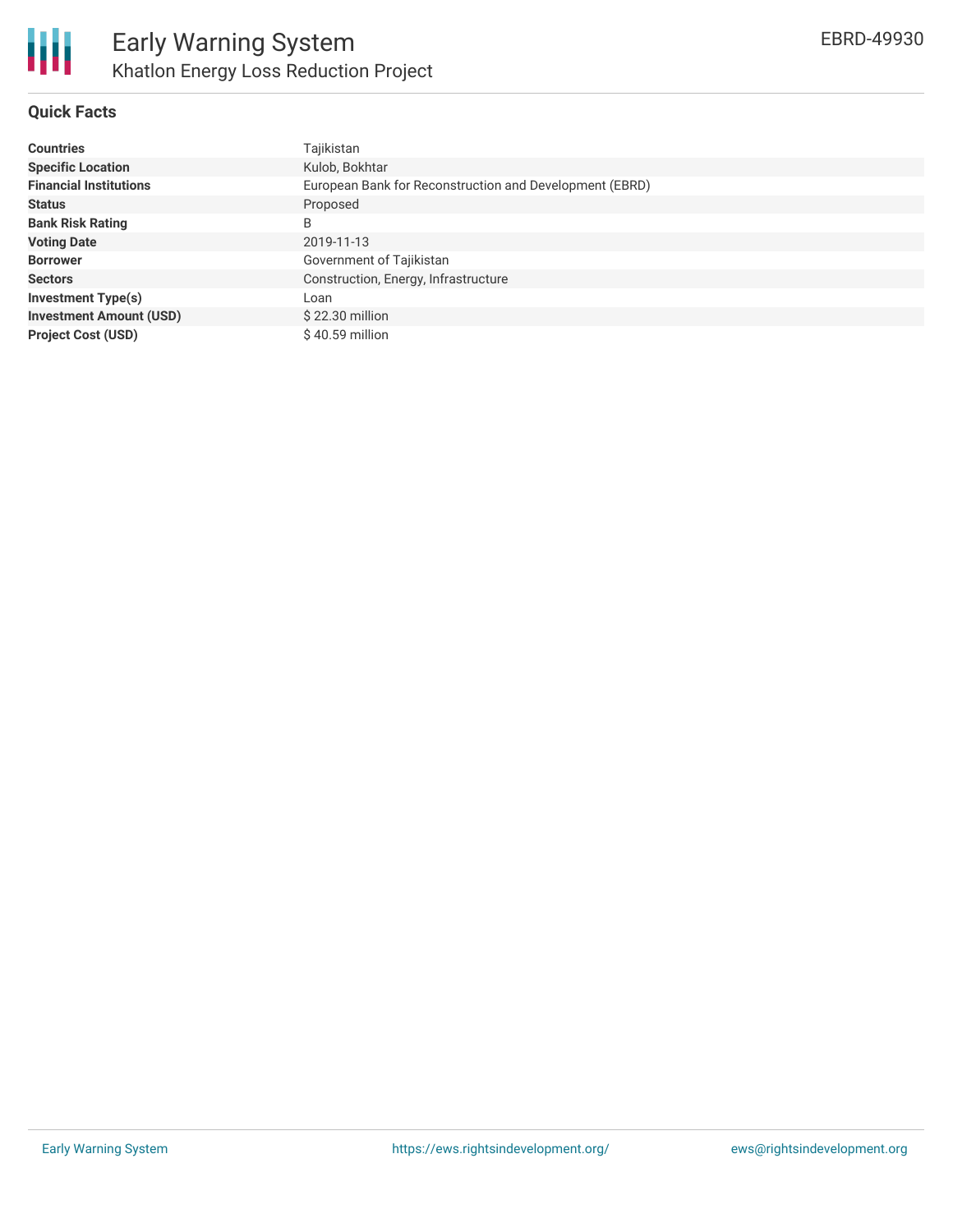

### **Project Description**

According to the Bank's website, this project provides financing for the modernization of a low-voltage distribution grid in the cities of Kulob and Bokhtar, upgrades to the existing substation and construction of a new substation in Kulob, and the installation of automatic billing and metering systems in both cities.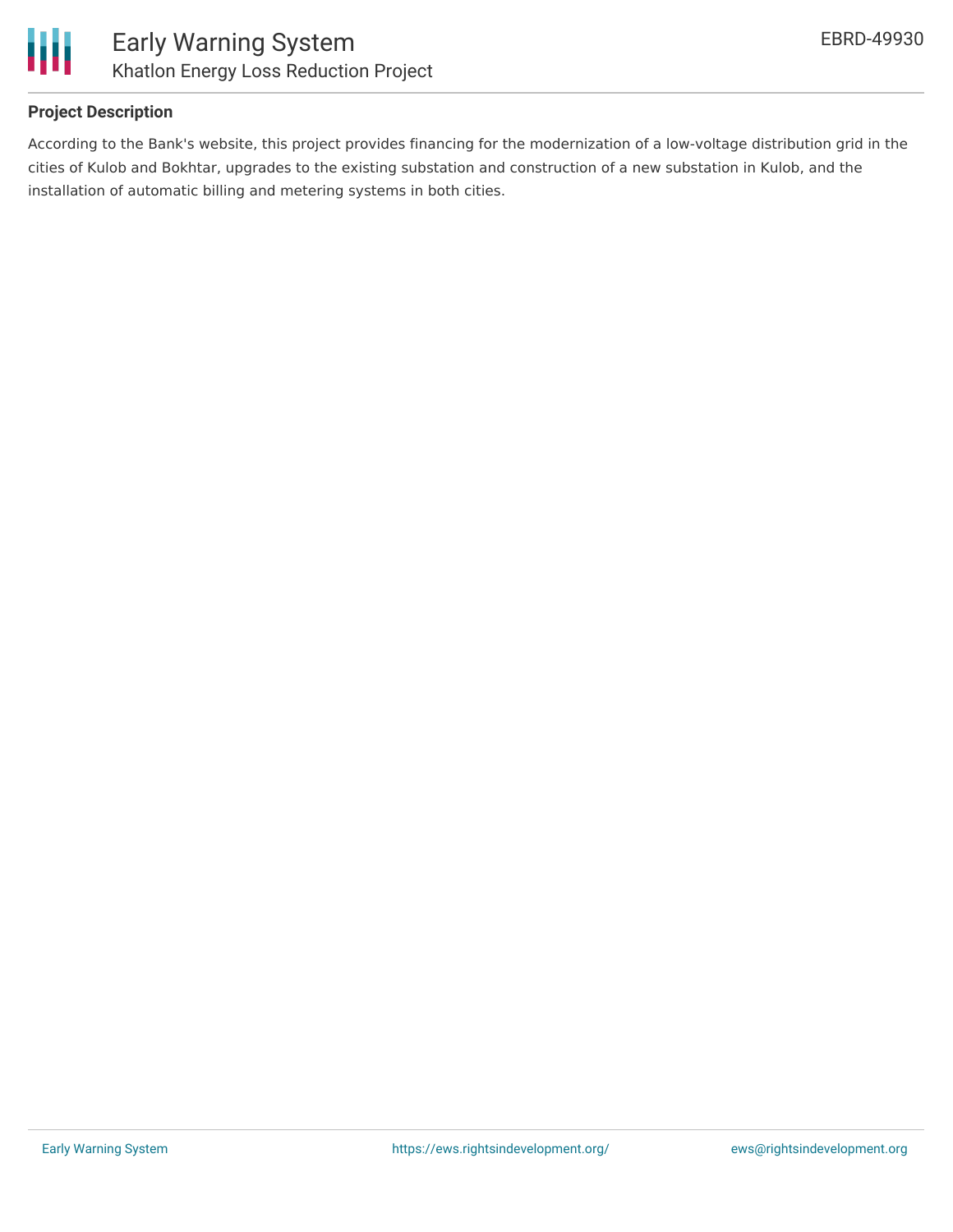

#### **Investment Description**

European Bank for Reconstruction and Development (EBRD)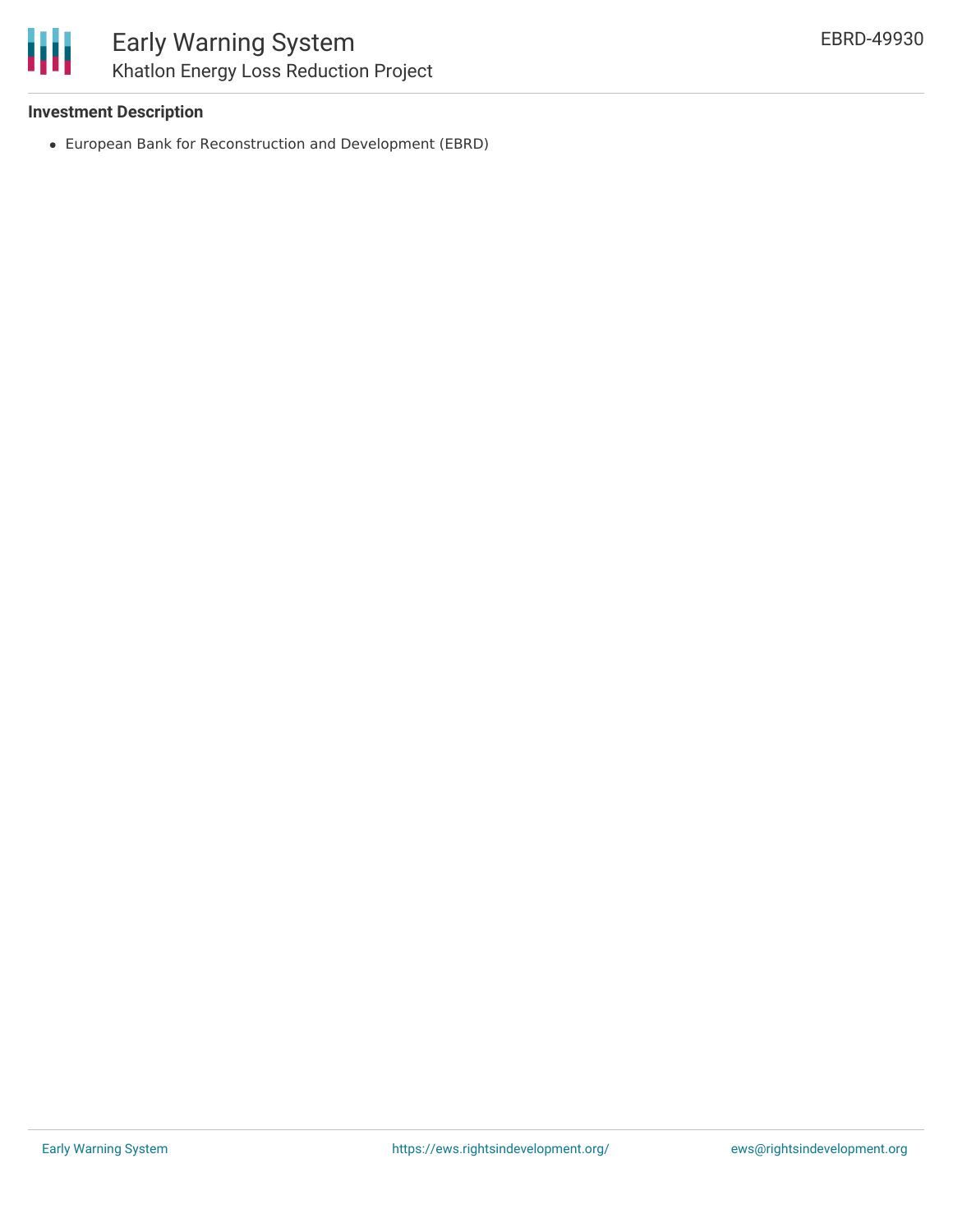

### **Private Actors Description**

The National Electricity Distribution Company of Tajikistan, to be established as part of the on-going unbundling of OSHC Barki Tojik, the national power utility, will be implementing this project.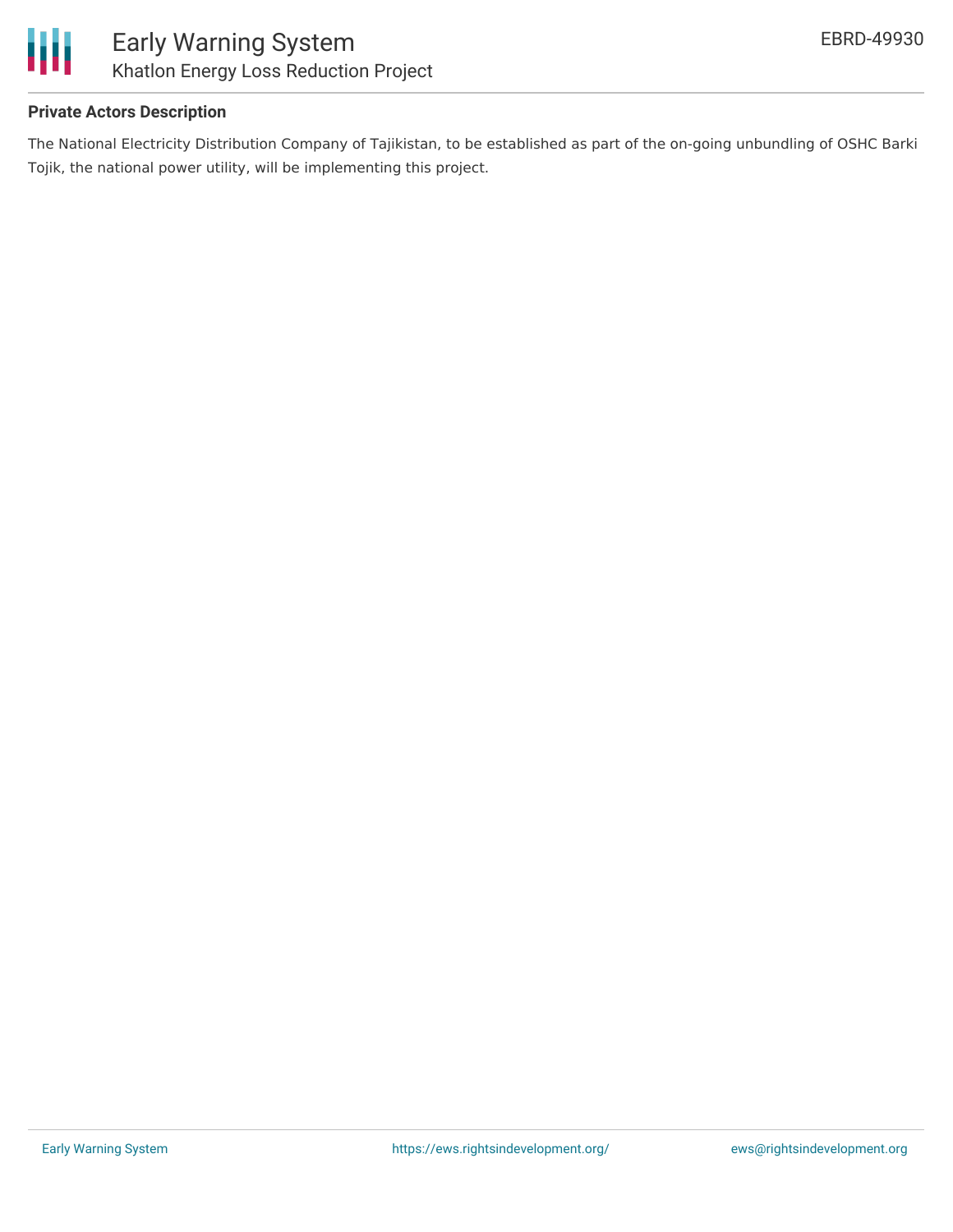

# Early Warning System Khatlon Energy Loss Reduction Project

| <b>Private Actor 1</b>   | <b>Private Actor</b><br><sup>1</sup> Role | <b>Private Actor</b><br>1 Sector | <b>Relation</b>          | <b>Private Actor 2</b>                                  | <b>Private Actor</b><br>2 Role | <b>Private Actor</b><br>2 Sector |
|--------------------------|-------------------------------------------|----------------------------------|--------------------------|---------------------------------------------------------|--------------------------------|----------------------------------|
| $\overline{\phantom{a}}$ | $\sim$                                    | $\overline{\phantom{0}}$         | $\overline{\phantom{0}}$ | National Electricity Distribution Company of Tajikistan | Client                         | -                                |
|                          |                                           | -                                | ۰                        | OJSHC Bargi Tojik                                       | Client                         | -                                |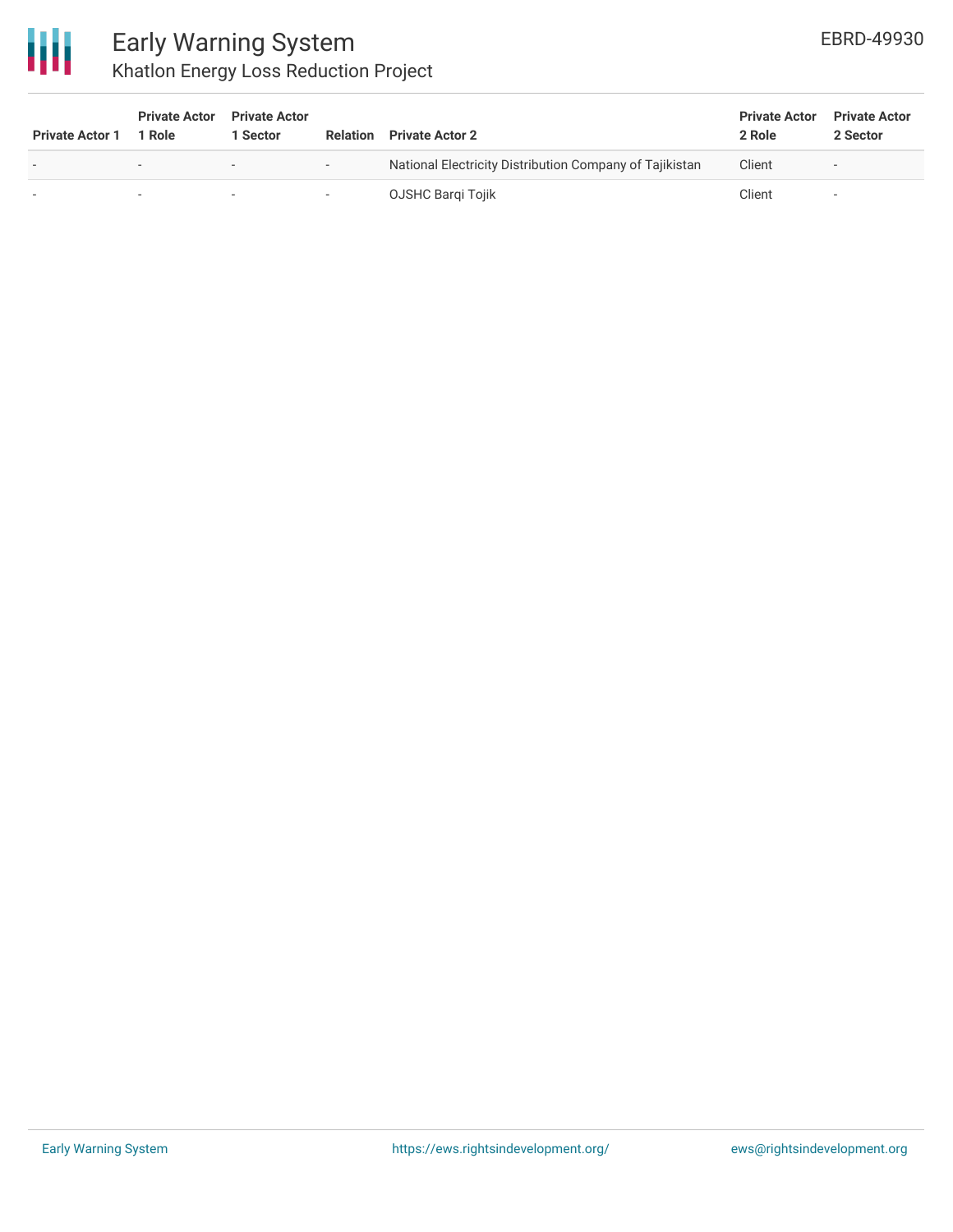## **Contact Information**

No project-specific contact information available at time of writing.

#### **ACCOUNTABILITY MECHANISM OF EBRD**

The Project Complaint Mechanism (PCM) is the independent complaint mechanism and fact-finding body for people who have been or are likely to be adversely affected by an European Bank for Reconstruction and Development (EBRD)-financed project. If you submit a complaint to the PCM, it may assess compliance with EBRD's own policies and procedures to prevent harm to the environment or communities or it may assist you in resolving the problem that led to the complaint through a dialogue with those implementing the project. Additionally, the PCM has the authority to recommend a project be suspended in the event that harm is imminent. You can contact the PCM at pcm@ebrd.com or you can submit a complaint online using an online form, http://www.ebrd.com/eform/pcm/complaint\_form?language=en. You can learn more about the PCM and how to file a complaint at http://www.ebrd.com/work-with-us/project-finance/project-complaint-mechanism.html.